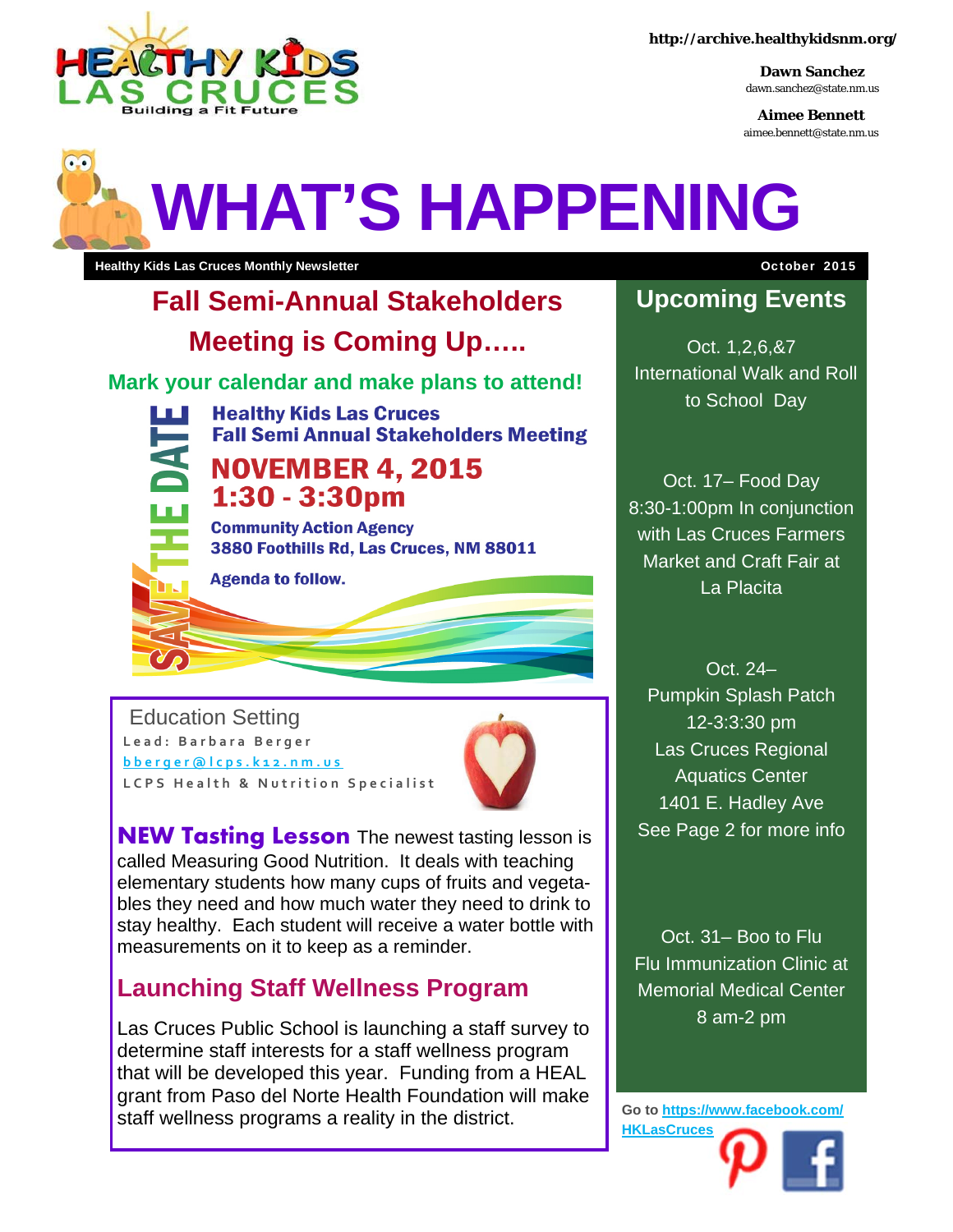#### **Dawn Sanchez is the "NEW" New Mexico Department Of Health SW Regional Director**



We are happy to announce that Dawn Sanchez is the new Director NMDOH, Public Health Division, Southwest Region. For those of you who are unfamiliar with the structure of DOH. The SW Region includes; Catron, Grant, Socorro, Sierra, Otero, Dona Ana, Luna, and Hidalgo counties. Dawn is now overseeing a vast amount of pro-

grams and staff; Women, Income, & Children (WIC), Children's Medical Services, Clinical Services, Disease Prevention, Emergency Preparedness, Health Promotion, Community Wellness, School and Adolescent Health. She is well qualified with 20 years of experience working for the Department. Her leadership, management and openness to change have been instrumental in the foundation of Healthy Kids Las Cruces. Congratulations to a well deserved women.

#### **MUNSON GARDENERS**  WE WERE BIG WINNERS AT THE SO. NM STATE FAIR!

- 7 BLUE RIBBONS
- 1 RED RIBBON
- 1 WHITE RIBBON
- 1 BEST IN CATEGORY (BUTTERNUT SQUASH)

A BIG THANK YOU TO DIXIE WHO WASHED THE VEGGIES AND TOOK THEM TO THE FAIR!

Communities and Families Setting

**Lead: Mark Johnston** mjohnston@las‐cruces.org City of Las Cruces Parks and Recreation Director

Lead: Andy Hume ahume@las-cruces.org **Community & Regional Planning Setting**<br>
Senior Planner-City of Las Cruces Community Development



#### **International Walk to School Day Continues to GROW in Las Cruces**

**Last month 15 schools had signed up to participate in the international event. Today we are proud to report that for the first time ever all Las Cruces Elementary Schools & Holy Cross Elementary will participate in International Walk and Roll to School Day!!! Ashley Curry and the Safe Routes to School Team have really hit this one out of the park. This is no easy task and it takes all hands on deck to make sure** 

**every detail is planned out accordingly. It really does take a village to make sure that kids arrive** 

**to school safely. International Walk and Roll to School Day occurs the first weeks of October traditionally, however its really a kickoff day meant to inspire young walkers and bikers to utilize this mode** 

**of travel year round. Most of Las Cruces Elementary schools have at least one day set a side a week for walking and biking to school. From the graph you can see that having all 25 elementary schools participate this year has really been a nine year process!!!! Wow!! If you 've played even the smallest part in this success you deserve a pat on the back!! Go Las Cruces!!**